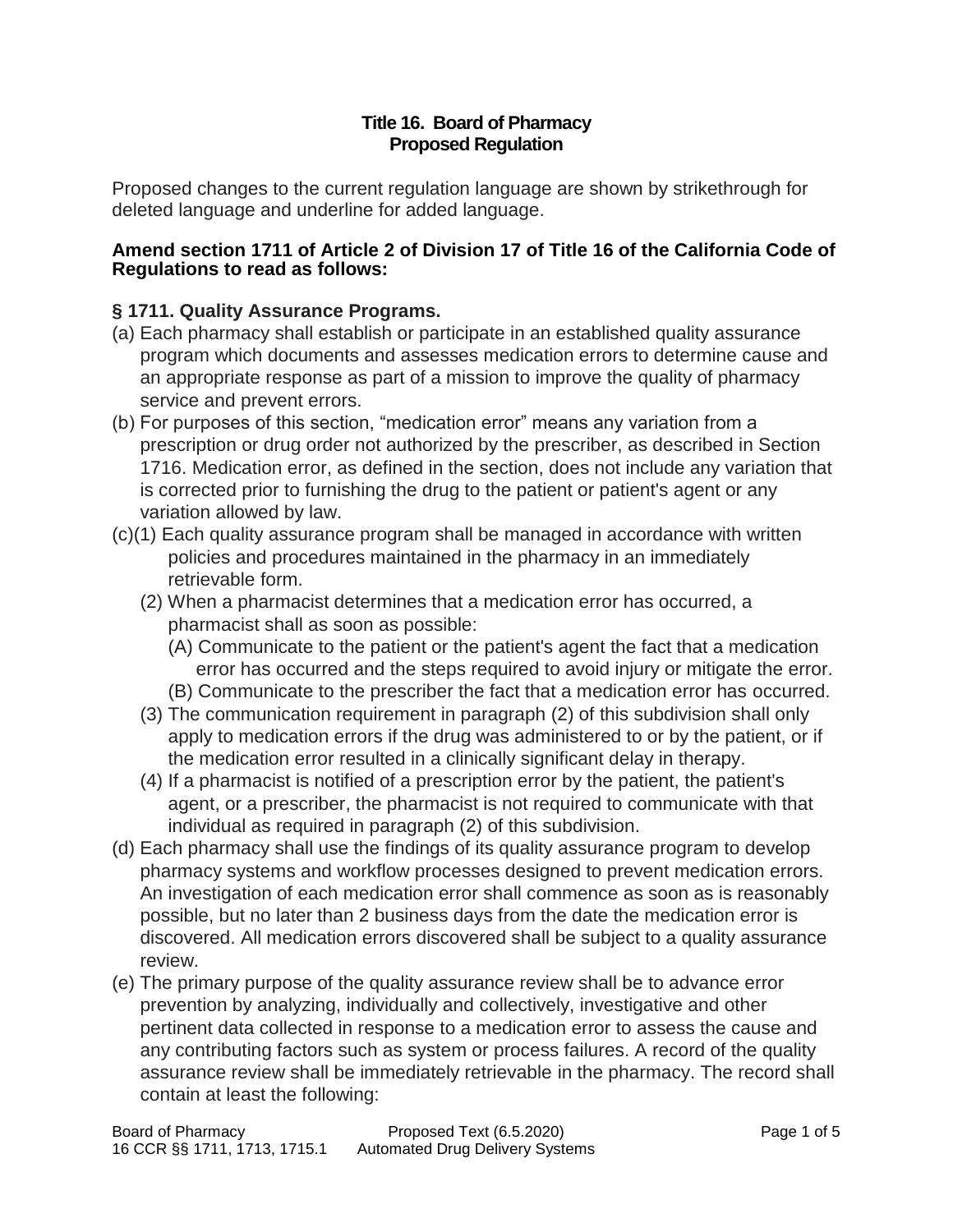- $(1)$   $\leftarrow$  The date, location, and participants in the quality assurance review;
- $(2)$  t The pertinent data and other information relating to the medication error(s) reviewed and documentation of any patient contact required by subdivision (c);
- $(3)$ .  $\pm$ The findings and determinations generated by the quality assurance review; and,
- $(4)$  F-Recommend changes to pharmacy policy, procedure, systems, or processes, if any.

The pharmacy shall inform pharmacy personnel of changes to pharmacy policy, procedure, systems, or processes made as a result of recommendations generated in the quality assurance program.

- (f) The record of the quality assurance review, as provided in subdivision (e) shall be immediately retrievable in the pharmacy for at least one year from the date the record was created. Further, any record related to the use of an automated drug delivery system must also be submitted to the board within 30 days of completion of the quality assurance review.
- (g) The pharmacy's compliance with this section will be considered by the board as a mitigating factor in the investigation and evaluation of a medication error.
- (h) Nothing in this section shall be construed to prevent a pharmacy from contracting or otherwise arranging for the provision of personnel or other resources, by a third party or administrative offices, with such skill or expertise as the pharmacy believes to be necessary to satisfy the requirements of this section.

Note: Authority cited: Section 4005, Business and Professions Code; and Section 2 of Chapter 677, Statutes of 2000. Reference: Sections 4125, and 4427.7, Business and Professions Code.

## **Amend section 1713 of Article 2 of Division 17 of Title 16 of the California Code of Regulations to read as follows:**

## **§ 1713. Receipt and Delivery of Prescriptions and Prescription Medications Must be To or From Licensed Pharmacy**

- (a) Except as otherwise provided in this Division, no licensee shall participate in any arrangement or agreement, whereby prescriptions, or prescription medications, may be left at, picked up from, accepted by, or delivered to any place not licensed as a retail pharmacy.
- (b) A licensee may pick up prescriptions at the office or home of the prescriber or pick up or deliver prescriptions or prescription medications at the office of or a residence designated by the patient or at the hospital, institution, medical office or clinic at which the patient receives health care services. In addition, the Board may, in its sole discretion, waive application of subdivision (a) for good cause shown.
- (c) A patient or the patient's agent may deposit a prescription in a secure container that is at the same address as the licensed pharmacy premises. The pharmacy shall be responsible for the security and confidentiality of the prescriptions deposited in the container.
- Board of Pharmacy **Proposed Text (6.5.2020)** Page 2 of 5 16 CCR §§ 1711, 1713, 1715.1 Automated Drug Delivery Systems (d) A pharmacy may use an automated patient dispensing system (APDS) delivery device to deliver previously dispensed prescription medications to patients provided: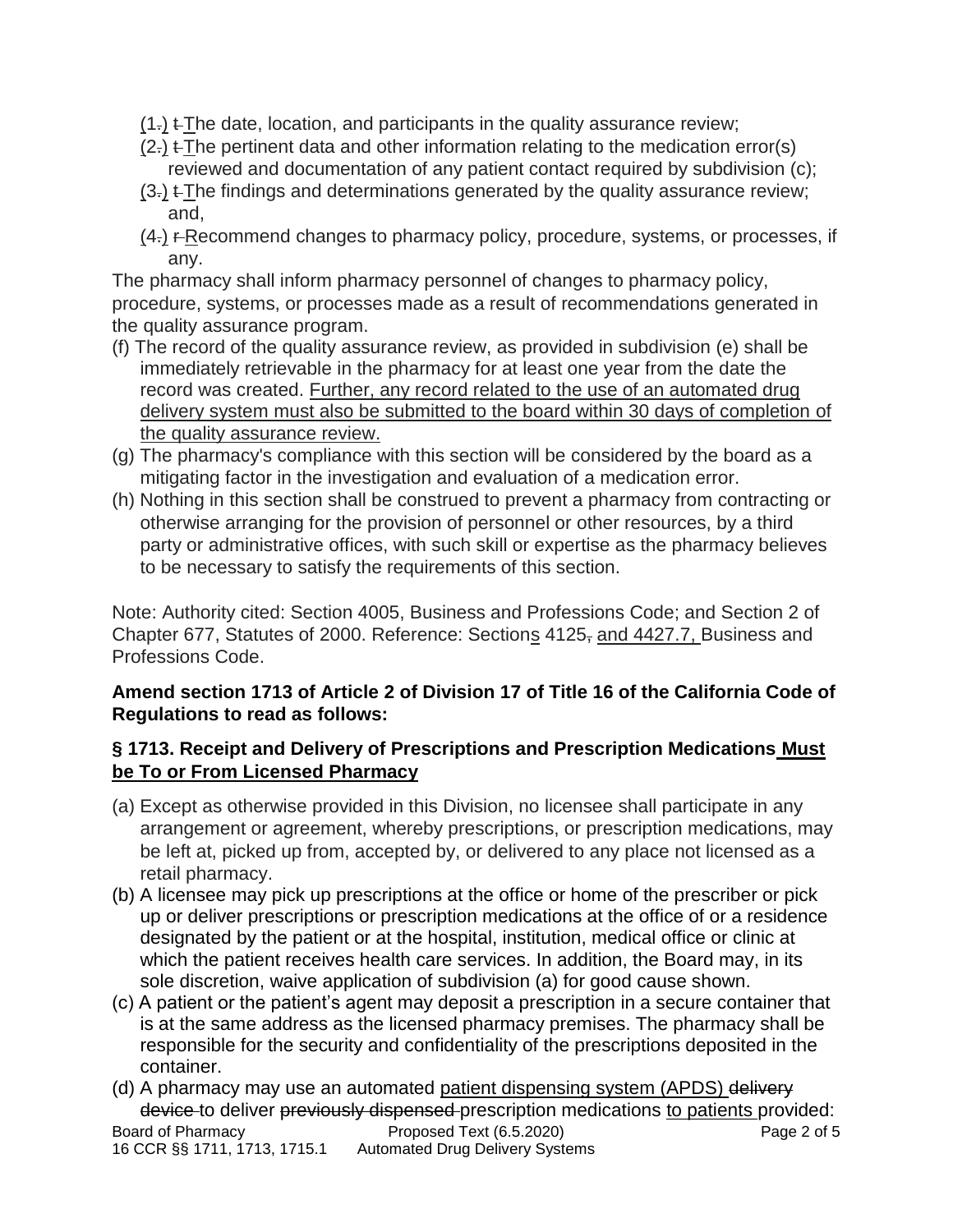- (1) Each patient using the device has chosen to use the device and signed a written consent form demonstrating his or her informed consent to do so.
- $(2)(1)$  A pharmacist has determined that each patient using the device APDS meets inclusion criteria for use of the APDS device established by the pharmacy prior to delivery of prescription medication to that patient.
- (3)(2) The APDS device has a means to identify each patient and only release that patient's prescription medications.
- (4) The pharmacy does not use the device to deliver previously dispensed prescription medications to any patient if a pharmacist determines that such patient requires counseling as set forth in section 1707.2(a)(2).
- $\frac{1}{10}$ (3) The pharmacy provides an immediate consultation with a pharmacist, either in-person or via telephone, upon the request of a patient.
- (6) The device is located adjacent to the secure pharmacy area.
- (7) The device is secure from access and removal by unauthorized individuals.
- (8) The pharmacy is responsible for the prescription medications stored in the device.
- (9)(4) Any incident involving the APDS device where a complaint, delivery error, or omission has occurred shall be reviewed as part of the pharmacy's quality assurance program mandated by Business and Professions Code section 4125.
- (10) The pharmacy maintains written policies and procedures pertaining to the device as described in subdivision (e).
- (e) Any pharmacy making use of an **APDS** automated delivery device as permitted by subdivision (d) shall maintain, and on an annual basis review, written policies and procedures providing for:
	- (1) Maintaining the security of the **APDS** automated delivery device and the dangerous drugs within the APDS device.
	- (2) Determining and applying inclusion criteria regarding which medications are appropriate for placement in the **APDS** device and for which patients, including when consultation is needed.
	- (3) Ensuring that patients are aware that consultation with a pharmacist is available for any prescription medication, including for those delivered via the **APDS** automated delivery device.
	- (4) Describing the assignment of responsibilities to, and training of, pharmacy personnel regarding the maintenance and filing procedures for the APDS automated delivery device.
	- (5) Orienting participating patients on use of the APDS automated delivery device**,**  notifying patients when expected prescription medications are not available in the APDS device**,** and ensuring that patient use of the APDS device does not interfere with delivery of prescription medications.
	- (6) Ensuring the delivery of medications to patients in the event the APDS device is disabled or malfunctions.
- (f) Written policies and procedures shall be maintained at least three years beyond the last use of an APDS automated delivery device.
- (g) For the purposes of this section only, "previously-dispensed prescription medications" are those prescription medications that do not trigger a nondiscretionary duty to consult under section 1707.2(b)(1), because they have been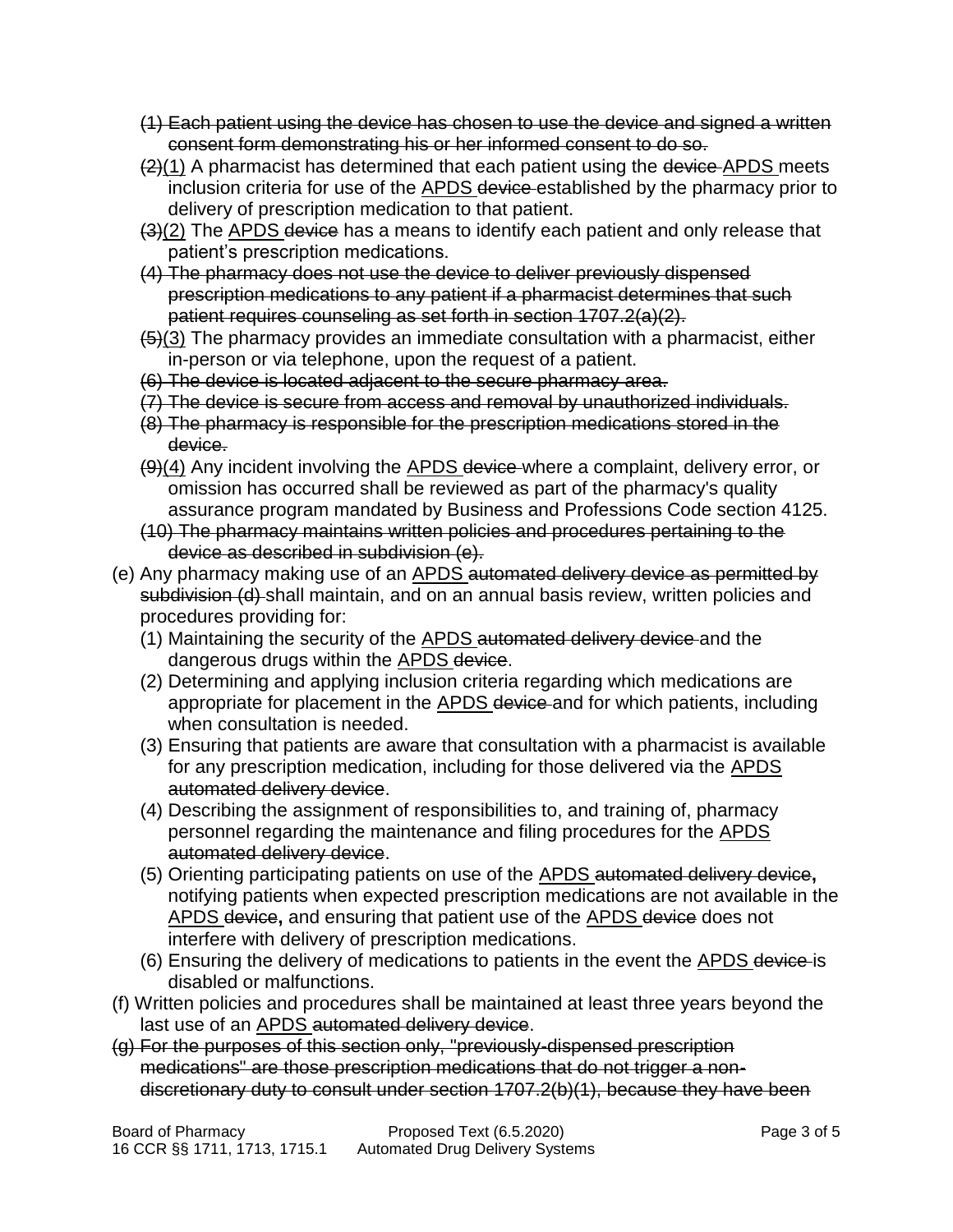previously dispensed to the patient by the pharmacy in the same dosage form, strength, and with the same written directions.

Note: Authority cited: Sections 4005, 4075, and 4114, Business and Professions Code. Reference: Sections 4005, 4017.3, 4052, 4116, and 4117, 4427, 4427.1, 4427.2, 4427.3, 4427.4, 4427.5, 4427.6, 4427.7, and 4427.8, Business and Professions Code

### **Add section 1715.1 of Article 2 of Division 17 of Title 16 of the California Code of Regulations to read as follows:**

**§ 1715.1. Self-Assessment of an Automated Drug Delivery System by the Pharmacist-in-Charge.**

- (a) The pharmacist-in-charge of each automated drug delivery system as defined under section 4119.11, 4187.5 or section 4427.3 of the Business and Professions Code shall complete a self-assessment of the pharmacy's compliance with federal and state pharmacy law. The assessment shall be performed annually before July 1 of every year. The primary purpose of the self-assessment is to promote compliance through self-examination and education.
- (b) In addition to the self-assessment required in subdivision (a) of this section, the pharmacist-in-charge shall complete a self-assessment within 30 days whenever:
	- (1) A new automated drug delivery system license has been issued.
	- (2) There is a change in the pharmacist-in-charge, and he or she becomes the new pharmacist-in-charge of an automated drug delivery system.
	- (3) There is a change in the licensed location of an automated drug delivery system to a new address.
- (c) A pharmacist-in-charge of an automated drug delivery system shall assess the system's compliance with current laws and regulations by using the components of Form 17M-112 (Rev 12/18) entitled "Automated Drug Delivery System Self-Assessment". Form 17M-112 shall be used for all automated drug delivery systems and is hereby incorporated by reference.
	- (1) The pharmacist-in-charge shall provide identifying information about the underlying operating pharmacy including:
		- (A) Name and any license number(s) of the underlying pharmacy and their expiration date(s);
		- (B) Address, phone number, and website address, if applicable, of the underlying pharmacy;
		- (C) DEA registration number, expiration date, and date of most recent DEA inventory;
		- (D)Hours of operation of the pharmacy; and
		- (E) ADDS license number, address, and hours of operation.
	- (2) The pharmacist-in-charge shall respond "yes", "no", or "not applicable" (N/A) about whether the automated drug delivery system is, at the time of the selfassessment, in compliance with laws and regulations that apply to that pharmacy setting.